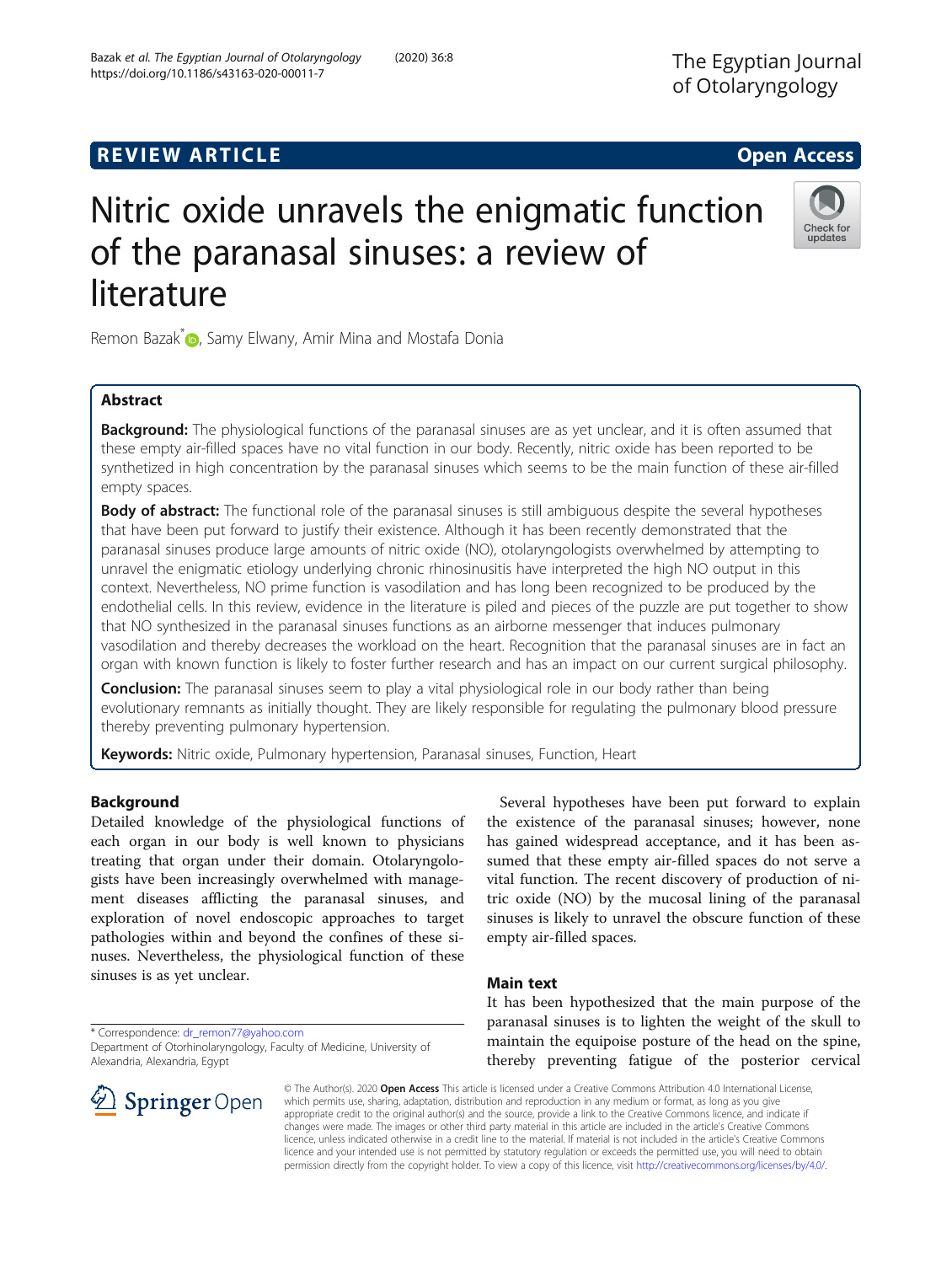musculature  $[1-3]$  $[1-3]$  $[1-3]$  $[1-3]$ . However, it has been calculated that if these spaces are filled with bone, this would increase the weight of the head by only  $1-2\%$  [\[1](#page-3-0), [4,](#page-3-0) [5\]](#page-3-0). Biggs and Blanton [\[4](#page-3-0)] have demonstrated that at least 6 ounces of weight have to be added to the anterior head in order to elicit electromyographic changes in the posterior cervical musculature. Six ounces of weight is 2–3 times greater than the weight of bone required to fill the paranasal sinuses which makes this hypothesis unlikely.

It has also been hypothesized that the paranasal sinuses' main function is to impart resonance to our voices [\[1](#page-3-0), [6\]](#page-3-0). However, it is interesting to know that the lion with its strong resonant roar that can be heard over 5 miles has small paranasal sinuses while the giraffe with its feeble voice has large paranasal sinuses [[1\]](#page-3-0). In fact, the small ostial size of the paranasal sinuses renders them poor resonators of voice and stands against this function.

The sinuses have been perceived as thermal insulators that function to insulate the central nervous system from the cold air currents passing through the nasal cavity [\[7](#page-3-0)]. Nevertheless, the skulls of Japanese macaques living in cold areas at high altitudes have paranasal sinuses which are smaller than those of the same species but living in warmer areas [\[8](#page-3-0)]. Again, in humans, the frontal sinuses of Eskimos have been reported to be hypoplastic compared to the hyperpneumatized frontal sinuses in Negros [[9,](#page-3-0) [10\]](#page-3-0). Therefore, thermal insulation of the brain does not seem to be the main function of the paranasal sinuses.

The paranasal sinuses are often assumed to be the major source of mucous in our nasal cavities. However, it has been estimated that there are around 50–100 submucous glands in our paranasal sinuses which is a small number compared to 100,000 submucous glands in our nasal cavities [[1\]](#page-3-0). So, under physiological conditions, the paranasal sinuses are not the major source of mucous. In chronic pathological conditions, hyperplasia and hyperactivity of the submucous gland take place in the paranasal sinuses and might result in excessive mucous production and post-nasal discharge [\[11](#page-3-0), [12](#page-3-0)]. Nonetheless, it is implausible that the main function of these airfilled spaces is to produce mucous when infected.

Air exchange through the paranasal sinuses takes place during respiration, and therefore, it is logical to assume that these large air-filled spaces act as thermoregulators and air humidifiers. However, it has been estimated that only 1/1000 of the air in the sinuses is exchanged during one respiratory cycle [[13\]](#page-3-0) which questions their thermoregulatory function.

More interestingly, the sinuses have been perceived as a floatation device that aids to keep the head floating while swimming and keep the nostrils out of the water [[14\]](#page-3-0). This is well demonstrated in crocodile's gesture, where the entire body except the head is submerged under water. This hypothesis is based on the aquatic ape theory, which assumes that man has once moved from water to land and these sinuses are remnants of his earlier aquatic life [\[15\]](#page-3-0). Nevertheless, the skull of dolphins and whales which still need to surface and breathe air does not have air-filled bony spaces [[16,](#page-3-0) [17](#page-3-0)].

Therefore, it is not surprising that Negus [[18\]](#page-3-0) has once considered the paranasal sinuses evolutionary remnants of useless air spaces. He has stated "There does not appear to be any functional reason for the appearances of the paranasal sinuses, and the irregularity of their distribution, often with complete absence, suggests that they are only unwanted residual spaces."

Despite this ambiguity, we cannot deny the fact that almost all living creatures possessing a lung do have paranasal sinuses, all the way from dinosaurs, crocodiles, mammals, and birds. Even dolphins and whales which have lost their limbs as an adaptation to aquatic life did not lose their paranasal sinuses in their entirety. Instead, the paranasal sinuses came out of the confines of the skull and became paranasal air sacs [\[16](#page-3-0)]. Indeed, having a non-porous skull is an adaption to maintain the integrity of their skulls during deep sea diving thereby avoiding barotrauma. Therefore, it seems that the mucous membrane lining of the paranasal sinuses is the functional element rather than the bony cavity of the paranasal sinuses.

Until recently, NO has been considered just an air pollutant as a byproduct of fuel combustion. In 1987, Ignarro et al. [[19](#page-3-0)] and Palmer et al. [\[20\]](#page-3-0) independently demonstrated that the previously recognized endothelial derived relaxing factor (EDRF) which is released from the vascular walls is essentially NO. This has shed light that NO might have a role in our biological systems and enthused further research that have led to a plethora of discoveries including the development of phosphodiesterase-5 inhibitors used in management of erectile dysfunction. In fact, Ignarro's work was later acknowledged and earned him the Nobel Prize in 1998 [\[21\]](#page-3-0).

In 1991, Gustafsson et al. [[22\]](#page-3-0) demonstrated that NO is present in the exhaled air of rabbits, guinea pigs, and humans which has inspired further research exploring the presence NO in the respiratory tract. Three years later, Lundberg et al. [\[23\]](#page-3-0) demonstrated that the concentration of NO in exhaled air from the nose in normal subjects is nearly 10-fold compared to that from patients with permanent tracheostomies. This finding pointed out that the primary site of NO production is somewhere in the sinonasal tract.

In 2003, Maniscalco et al. [[24](#page-3-0)] reported that in healthy subjects, nasal NO levels increase greatly during humming compared to silent exhalation. This humminginduced NO peak has been found to decline with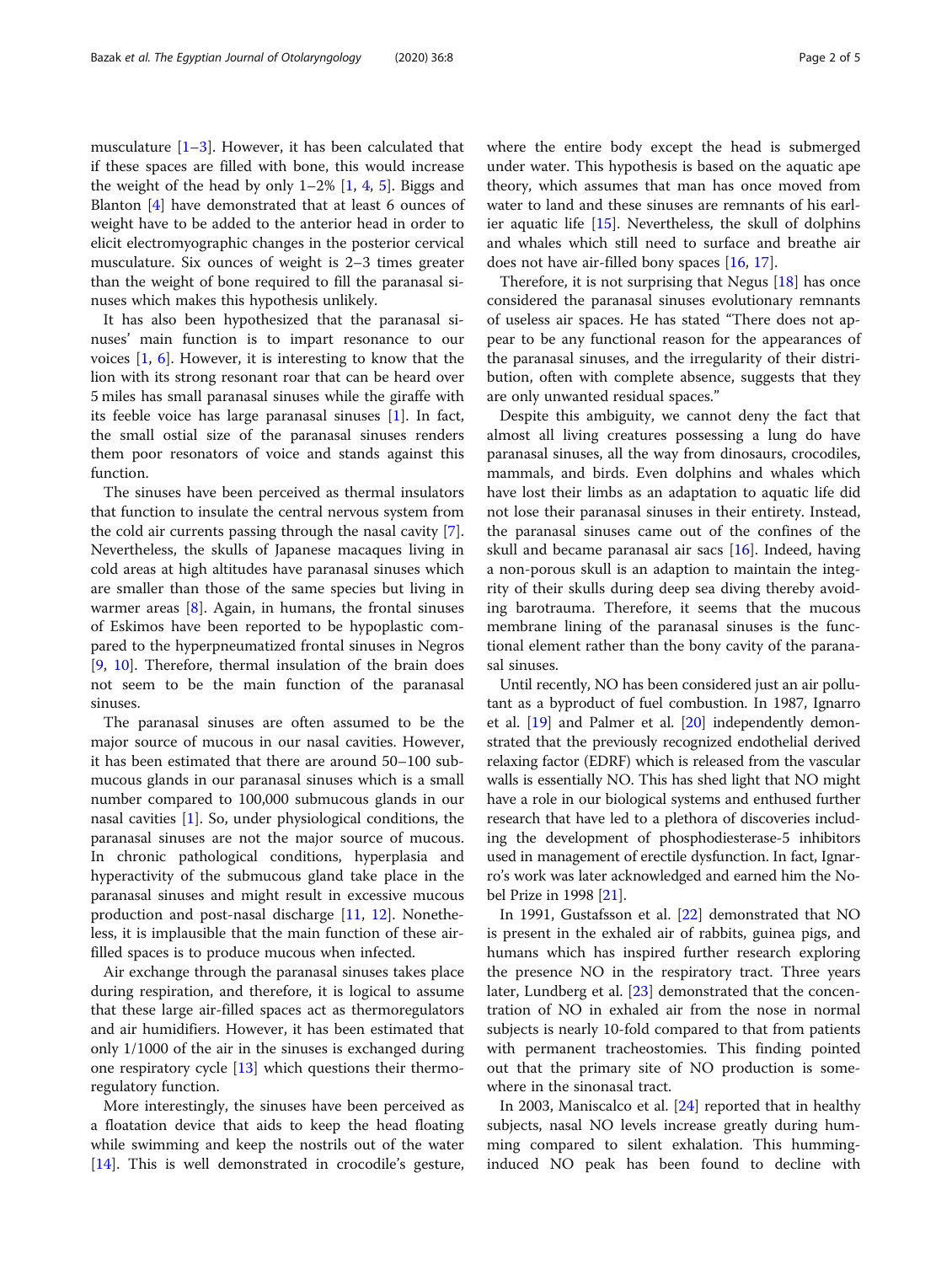consecutive repeated humming maneuvers but recovers completely after a silent period of 3 min. Topical application of NO synthase inhibitor reduced nasal NO by > 50% but had no effect on humming-induced NO peak. It has been proposed that humming-induced vibrations in the sinus wall facilitate air exchange across the sinus ostia which expels the retained NO. This was later confirmed by demonstrating that humming-induced NO peak is abolished in patients with endoscopic evidence of ostial obstruction [\[25\]](#page-3-0).

Vaidyanathan et al. [\[26](#page-3-0)] in 2010 have demonstrated that patients with chronic rhinosinusitis with nasal polyps lack the humming-induced NO and that a course of systemic steroids for 2 weeks resulted in increase in humming-induced NO presumably due to reaeration of sinus ostia. In line with the above, several studies have suggested the role of NO as a non-invasive marker of sinus ostial patency [[26](#page-3-0)–[28](#page-3-0)].

NO is synthesized from L-arginine by nitric oxide synthase (NOS) which has two isoforms: a constitutive form and an inducible form [[29,](#page-3-0) [30](#page-3-0)]. The constitutive form produces small amounts of NO at a basal level and is expressed by the epithelial cells of the entire respiratory tract [\[31](#page-3-0)–[33](#page-3-0)]. On the other hand, the inducible form is present in inflammatory cells and produces high levels of NO up to 1000-fold that is produced by the constitutive form [\[34](#page-3-0)]. It has been recently demonstrated that an isoform of inducible NOS is constitutively expressed by the epithelial cells lining the paranasal sinuses [\[35](#page-3-0)]. In contrast, only weak NO synthase activity was found in the epithelium of the nasal cavity. Therefore, despite the morphologic similarity of the nasal and paranasal sinus mucosa, functionally, they seem to be different.

Nitric oxide concentrations in the lower airways of tracheostomized and intubated patients are as low as 2–4 ppb [\[22\]](#page-3-0), while a concentration in the range of 22,300– 29,000 ppb has been detected in the paranasal sinuses [[33,](#page-3-0) [35\]](#page-3-0). This clearly indicates that the primary source of respiratory NO is the paranasal sinuses. Upon recognition of NO production by the paranasal sinuses, the scientific community engrossed in unraveling the etiology of chronic rhinosinusitis has erroneously interpreted this finding in the context of etiopathogenesis of chronic sinonasal disorders [\[27](#page-3-0), [36](#page-3-0)–[39\]](#page-3-0). Interestingly, NO levels in the maxillary sinus has been shown to undergo fluctuations during respiration [\[40](#page-3-0)] which suggests that NO is released during respiration. Holden et al. [\[41](#page-3-0)] found that NO concentration within the nasal cavity is approximately 3-fold greater during inhalation compared with exhalation, and NO concentration increases nearly 6 fold as air moves from the nasal sill to the posterior oropharynx. Collectively, these findings suggest that high output of NO produced by the paranasal sinuses travels during inspiration to the lower respiratory tract.

In 1991, Frostel et al. [\[42](#page-3-0)] demonstrated in an animal model of pulmonary hypertension that inhaled NO acts as a vasodilator which decreases pulmonary vascular pressure. Subsequent research consolidated this finding [[43](#page-3-0)–[47](#page-3-0)] and has led to FDA approval of inhaled NO as a treatment modality for neonatal pulmonary hypertension in 1999 [\[48,](#page-3-0) [49\]](#page-3-0). It is well documented in the literature that chronic oral breathing secondary to adeno-tonsillar hypertrophy induces pulmonary hypertension, right ventricular strain, and eventually right heart failure [[50](#page-3-0)–[55](#page-4-0)]. This entity has been termed "hypoxic corpulmonale" and has been erroneously attributed to alveolar hypoventilation [\[56](#page-4-0)]. Neither the amount of inhaled oxygen nor the alveolar ventilation should vary if air is inhaled from the mouth instead of the nose. However, breathing through the mouth deprives the lungs from the endogenously produced NO and is likely to result in the observed increase in the pulmonary vascular pressure and right ventricular strain.

#### Conclusion

Based on the above, it seems that the paranasal sinuses are in fact an organ rather than evolutionary remnants. The prime function of this organ is to produce NO which travels downstream with the inspired air to decrease pulmonary vascular resistance and thereby decrease the workload on the heart. Further research work on nitric oxide in this context is likely to reveal interesting data and influence our current surgical philosophy of enlarging the ostia of the paranasal sinuses to improve their drainage.

#### Abbreviations

EDRF: Endothelial derived relaxing factor; NO: Nitric oxide; NOS: Nitric oxide synthase

#### Acknowledgements

Not applicable

#### Authors' contributions

RB proposed the idea, collected and interpreted the data, and contributed in writing the review article. All other authors had a major contribution in writing the manuscript. SE and RB critically analyzed the literature related to the proposed hypothesis of the functions of the paranasal sinuses and subsequently wrote that part of the manuscript. AM, MD, and RB interpreted the data that pertains to nitric oxide in the literature in view of the proposed function of the paranasal sinuses and have written the remaining part of the manuscript. After the review article was written, SE has made some minor modifications, and all authors approved the final manuscript.

#### Funding

None

# Availability of data and materials

Not applicable

Ethics approval and consent to participate Not applicable

#### Consent for publication

Not applicable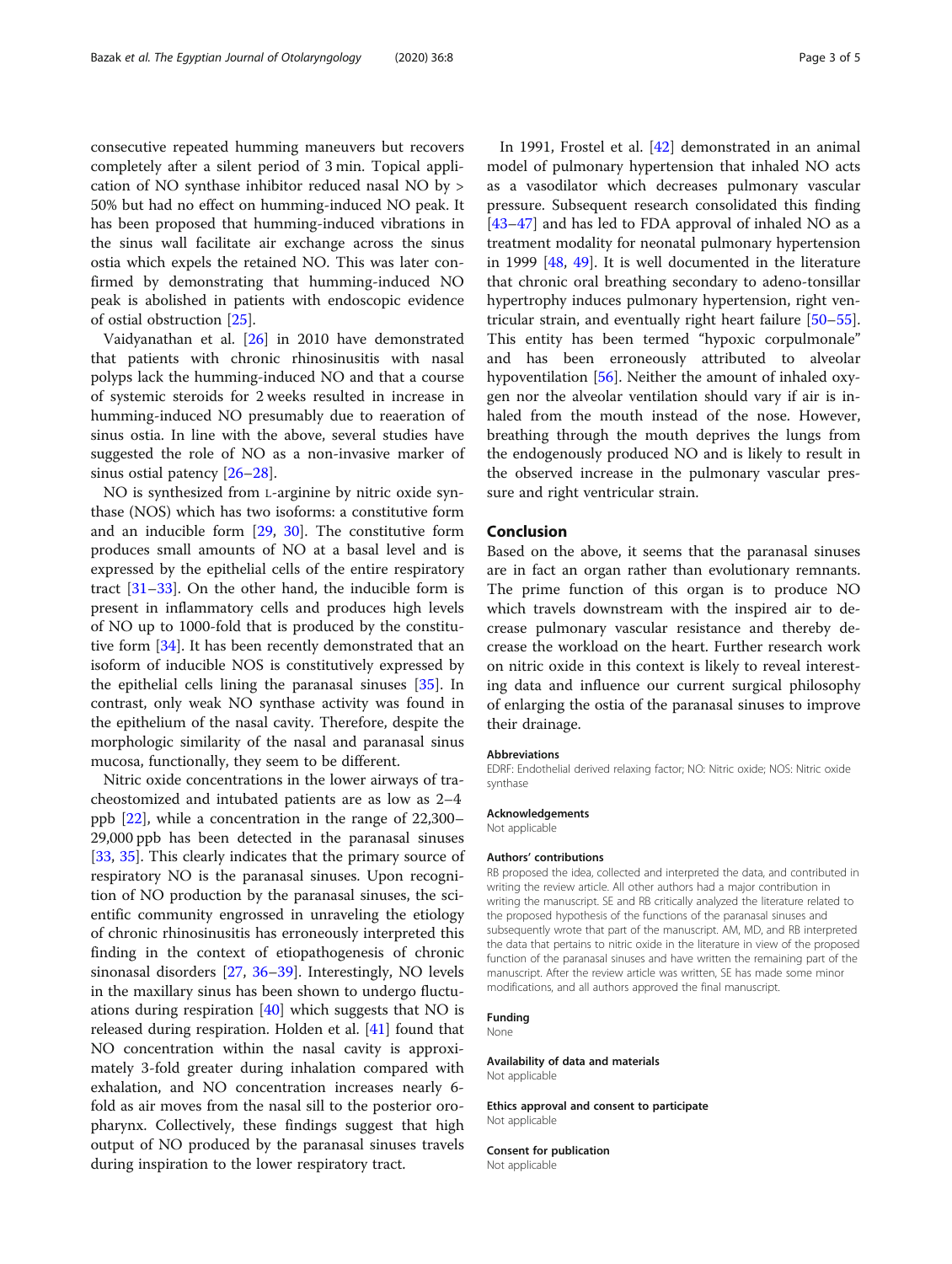#### <span id="page-3-0"></span>Competing interests

The authors declare that they have no competing interests.

Received: 28 March 2020 Accepted: 20 May 2020 Published online: 12 August 2020

#### References

- 1. Keir J (2009) Why do we have paranasal sinuses? J Laryngol Otol 123:4–8
- 2. Anson BJ (1966) Morris human anatomy, 12th edn. McGraw-Hill, New York 3. Wright J (1914) History of laryngology and rhinology, 2nd edn. Lea and
- Pebiger, Philadelphia 4. Biggs NL, Blanton PL (1970) The role of paranasal sinuses as weight
- reducers of the head determined by electromyography of postural neck muscles. J Biomech 3:255–262
- 5. Braune W, Clasen FE (1877) Die Nebenhohlen der Menschlichen Nase in ihre Bedeutung fur den Mechanismus des Riechens. Zeit Ent 2:S.1.
- 6. Howell HP (1917) Voice production from the stand point of the laryngologist. Ann Otol Rhin Laryngol 26:643–655
- 7. Proetz AW (1953) Applied physiology of the nose, 2nd edn. Annales Publishing, Saint Louis
- 8. Rae TC, Hill RA, Hamada Y, Koppe T (2003) Clinal variation of maxillary sinus volume in Japanese macaques (Macaca fuscata). Am J Primatol 59:153–158
- Koertvelyessy T (1972) Relationships between the frontal sinus and climatic conditions: a skeletal approach to cold adaptation. Am J Phys Anthropol 37: 161–172
- 10. Wolfowitz BL (1974) Pneumatization of the skull of the Southern African Negro. PhD thesis, University of Witwatersrand.
- 11. Tos M, Mogensen C (1984) Mucus production in chronic maxillary sinusitis. A quantitative histopathological study. Acta Otolaryngol 97:151–159
- 12. Petruson B (1994) Secretion from gland and goblet cells in infected sinuses. Acta Otolaryngol Suppl 515:33–36 discussion 36-37
- 13. Passàli D, Passàli GC, Passàli FM, Bellussi L (2004) Physiology of the paranasal sinuses. In: Levine H, Clemente MP (eds) Sinus surgery: endoscopic and microscopic approaches, 1st edn. Thieme, New York, pp 57–62
- 14. Rhys Evans PH (1992) The paranasal sinuses and other enigmas: an aquatic evolutionary theory. J Laryngol Otol 106:214–225
- 15. Hardy A (1960) Was man more aquatic in the past? New Scientist 7:642–645
- 16. Reidenberg JS, Laitman JT (2008) Sisters of the sinuses: cetacean air sacs. Anat Rec (Hoboken) 291:1389–1396
- 17. Berta A, Ekdale EG, Cranford TW (2014) Review of the cetacean nose: form, function, and evolution. Anat Rec (Hoboken) 297:2205–2215
- 18. Negus V (1957) The function of the paranasal sinuses. AMA Arch Otolaryngol 66:430–442
- 19. Ignarro LJ, Byrns RE, Buga GM, Wood KS (1987) Endothelium-derived relaxing factor from pulmonary artery and vein possesses pharmacologic and chemical properties identical to those of nitric oxide radical. Circ Res 61:866–879
- 20. Palmer RM, Ferrige AG, Moncada S (1987) Nitric oxide release accounts for the biological activity of endothelium-derived relaxing factor. Nature 327: 524–526
- 21. Smith O (1998) Nobel Prize for NO research. Nat Med 4:1215
- 22. Gustafsson LE, Leone AM, Persson MG, Wiklund NP, Moncada S (1991) Endogenous nitric oxide is present in the exhaled air of rabbits, guinea pigs and humans. Biochem Biophys Res Commun 181:852–857
- 23. Lundberg JO, Weitzberg E, Nordvall SL, Kuylenstierna R, Lundberg JM, Alving K (1994) Primarily nasal origin of exhaled nitric oxide and absence in Kartagener's syndrome. Eur Respir J 7:1501–1504
- 24. Maniscalco M, Weitzberg E, Sundberg J, Sofia M, Lundberg JO (2003) Assessment of nasal and sinus nitric oxide output using single-breath humming exhalations. Eur Respir J 22:323–329
- 25. Maniscalco M, Sofia M, Weitzberg E, De Laurentiis G, Stanziola A, Rossillo V, Lundberg JO (2004) Humming-induced release of nasal nitric oxide for assessment of sinus obstruction in allergic rhinitis: pilot study. Eur J Clin Invest 34:555–560
- 26. Vaidyanathan S, Williamson P, Anderson K, Lipworth B (2010) Effect of systemic steroids on humming nasal nitric oxide in chronic rhinosinusitis with nasal polyposis. Ann Allergy Asthma Immunol 105:412–417
- 27. Bommarito L, Guida G, Heffler E, Badiu I, Nebiolo F, Usai A, De Stefani A, Rolla G (2008) Nasal nitric oxide concentration in suspected chronic rhinosinusitis. Ann Allergy Asthma Immunol 101:358–362
- 28. Liu C, Zheng M, He F, Wang X, Zhang L (2017) Role of exhaled nasal nitric oxide in distinguishing between chronic rhinosinusitis with and without nasal polyps. Am J Rhinol Allergy 31:389–394
- 29. Palmer RM, Ashton DS, Moncada S (1988) Vascular endothelial cells synthesize nitric oxide from L-arginine. Nature 333:664–666
- 30. Barnes PJ, Belvisi MG (1993) Nitric oxide and lung disease. Thorax 48:1034–1043
- 31. Shaul PW, North AJ, Wu LC, Wells LB, Brannon TS, Lau KS, Michel T, Margraf LR, Star RA (1994) Endothelial nitric oxide synthase is expressed in cultured human bronchiolar epithelium. J Clin Invest 94:2231–2236
- 32. Asano K, Chee CB, Gaston B, Lilly CM, Gerard C, Drazen JM, Stamler JS (1994) Constitutive and inducible nitric oxide synthase gene expression, regulation, and activity in human lung epithelial cells. Proc Natl Acad Sci USA 91:10089–10093
- 33. Haight JS, Djupesland PG, Qjan W, Chatkin JM, Furlott H, Irish J, Witterick I, McClean P, Fenton RS, Hoffstein V, Zamel N (1999) Does nasal nitric oxide come from the sinuses? J Otolaryngol 28:197–204
- 34. Serrano C, Valero A, Picado C (2004) Nasal nitric oxide. Arch Bronconeumol 40:222–230
- 35. Lundberg JO, Farkas-Szallasi T, Weitzberg E, Rinder J, Lidholm J, Anggaard A, Hokfelt T, Lundberg JM, Alving K (1995) High nitric oxide production in human paranasal sinuses. Nat Med 1:370–373
- 36. Muluk NB, Arikan OK, Atasoy P, Kilic R, Yalcinozan ET (2014) The role of endothelial nitric oxide synthase (eNOS) in the pathogenesis of sinonasal polyps. Eur Rev Med Pharmacol Sci 18:918–929
- 37. Muluk NB, Arikan OK, Atasoy P, Kilic R, Yalcinozan ET (2013) Inducible nitric oxide synthase (iNOS) in sinonasal polyp pathogenesis. B-ENT 9: 207–216
- 38. Ramis I, Lorente J, Rosello-Catafau J, Quesada P, Gelpi E, Bulbena O (1996) Differential activity of nitric oxide synthase in human nasal mucosa and polyps. Eur Respir J 9:202–206
- 39. Furukawa K, Harrison DG, Saleh D, Shennib H, Chagnon FP, Giaid A (1996) Expression of nitric oxide synthase in the human nasal mucosa. Am J Respir Crit Care Med 153:847–850
- 40. Gungor AA, Martino BJ, Dupont SC, Kuo L (2013) A human study model for nitric oxide research in sinonasal disease. Am J Otolaryngol 34:337–344
- 41. Holden WE, Sippel JM, Nelson B, Giraud GD (2009) Greater nasal nitric oxide output during inhalation: effects on air temperature and water content. Respir Physiol Neurobiol 165:22–27
- 42. Frostell C, Fratacci MD, Wain JC, Jones R, Zapol WM (1991) Inhaled nitric oxide. A selective pulmonary vasodilator reversing hypoxic pulmonary vasoconstriction. Circulation 83:2038–2047
- 43. Frostell CG, Blomqvist H, Hedenstierna G, Lundberg J, Zapol WM (1993) Inhaled nitric oxide selectively reverses human hypoxic pulmonary vasoconstriction without causing systemic vasodilation. Anesthesiology 78: 427–435
- 44. DeMarco V, Skimming JW, Ellis TM, Cassin S (1996) Nitric oxide inhalation effects on the ovine neonatal pulmonary and systemic circulations. Reprod Fertil Dev 8:431–438
- 45. Roberts JD Jr, Chen TY, Kawai N, Wain J, Dupuy P, Shimouchi A, Bloch K, Polaner D, Zapol WM (1993) Inhaled nitric oxide reverses pulmonary vasoconstriction in the hypoxic and acidotic newborn lamb. Circ Res 72: 246–254
- 46. Roberts JD Jr, Lang P, Bigatello LM, Vlahakes GJ, Zapol WM (1993) Inhaled nitric oxide in congenital heart disease. Circulation 87:447–453
- 47. Turanlahti MI, Laitinen PO, Sarna SJ, Pesonen E (1998) Nitric oxide, oxygen, and prostacyclin in children with pulmonary hypertension. Heart 79:169–174
- 48. Approval Letter by US Food and Drug Administration on the FDA website. [https://www.accessdata.fda.gov/drugsatfda\\_docs/nda/99/20845\\_INOmax\\_](https://www.accessdata.fda.gov/drugsatfda_docs/nda/99/20845_INOmax_Approv.pdf) [Approv.pdf](https://www.accessdata.fda.gov/drugsatfda_docs/nda/99/20845_INOmax_Approv.pdf). Accessed 19 Nov 2018.
- 49. Hunt JL, Bronicki RA, Anas N (2016) Role of inhaled nitric oxide in the management of severe acute respiratory distress syndrome. Front Pediatr 4:74
- 50. Goodman RS, Goodman M, Gootman N, Cohen H (1976) Cardiac and pulmonary failure secondary to adenotonsillar hypertrophy. Laryngoscope 86:1367–1374
- 51. Sie KC, Perkins JA, Clarke WR (1997) Acute right heart failure due to adenotonsillar hypertrophy. Int J Pediatr Otorhinolaryngol 41:53–58
- 52. Kumar EB, Jaggarao NS (1989) Adenotonsillar hypertrophy and cor pulmonale: clinical and echocardiographic correlation. Postgrad Med J 65: 473–475
- 53. Acar OC, Uner A, Garca MF, Ece I, Epcacan S, Turan M, Kalkan F (2016) The effect of tonsillectomy and adenoidectomy on right ventricle function and